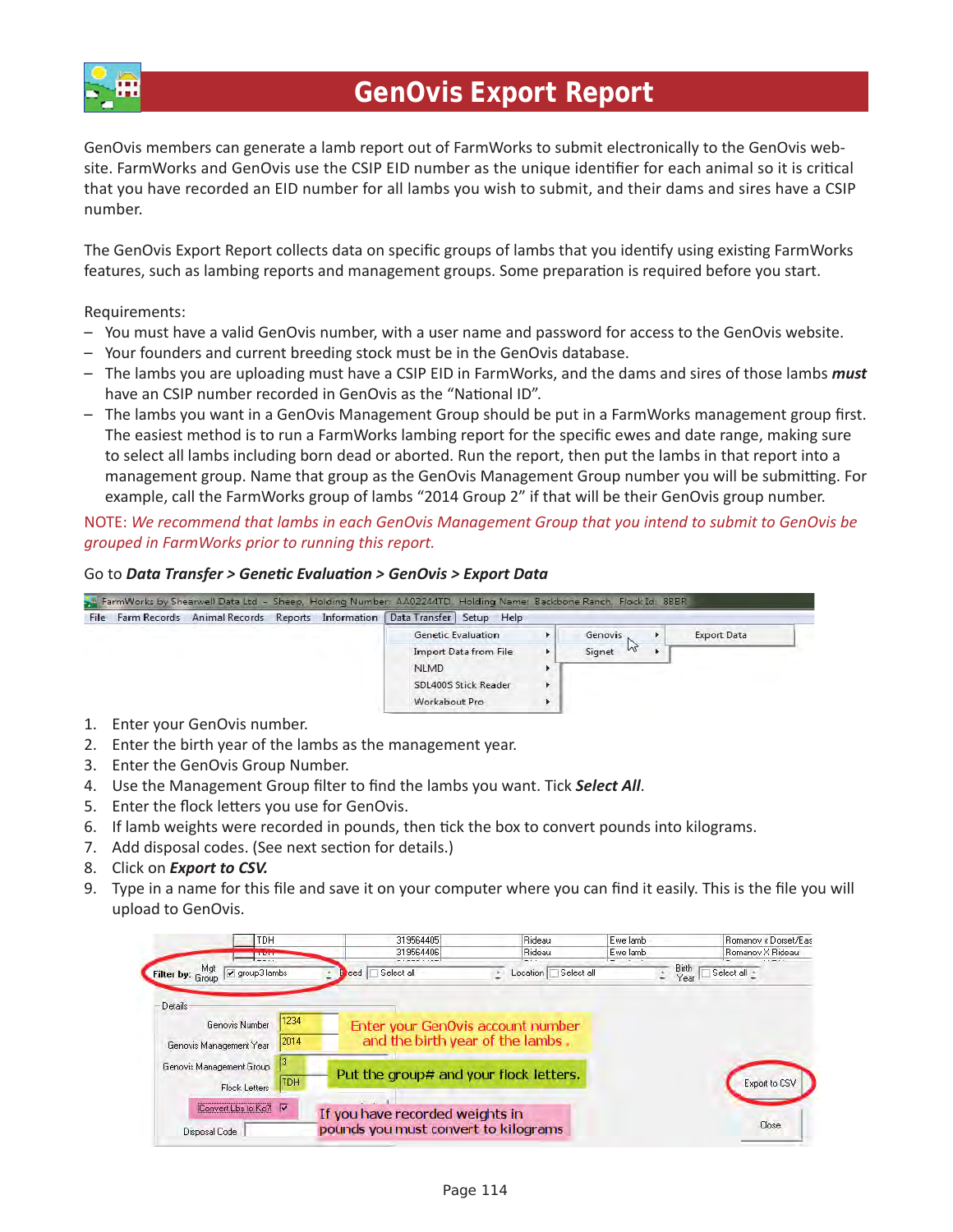

GenOvis disposal codes have been pre-loaded into a drop-down list on the GenOvis Data Export screen. If a lamb has been recorded in FarmWorks as sold, slaughtered or died, then the date of that event will be displayed in the Disposal Date column. You can assign a GenOvis disposal code to any lamb with a disposal date.

- 1. Highlight a lamb, or use the Ctrl key to highlight multiple lambs.
- 2. Use the drop-down menu to select a disposal code.
- 3. Click *Assign*.
- 4. De-select the lambs by clicking twice on the *Select All* box.



- 5. Select more lambs to assign disposal codes.
- 6. When ready, select *Export to CSV.*



7. Type in a name for this file and save it on your computer where you can find it easily. This is the file you will upload to GenOvis.

| Organize -<br>New folder                          |   |                                                   |                                                                                       | <b>BE</b>           |
|---------------------------------------------------|---|---------------------------------------------------|---------------------------------------------------------------------------------------|---------------------|
| Libraries<br>Documents                            |   | <b>Documents library</b><br>Includes: 2 locations | Arrange by:<br>Folder *<br>Date modified<br>23/12/2014 10:58 AM<br>19/08/2013 2:05 PM |                     |
| Music                                             |   | Name                                              |                                                                                       |                     |
| Pictures                                          |   | Admin 3EEE                                        |                                                                                       |                     |
| Videos                                            |   | <b>Bluetoath Felder</b>                           |                                                                                       |                     |
|                                                   | Ξ | Canada                                            |                                                                                       | 31/12/2014 9:15 AM  |
| Computer                                          |   | Deputch Procedures                                |                                                                                       | 05/11/2014 12:24 PM |
| OS(C)                                             |   |                                                   | 31/12/2014 10:40 AM<br>11/12/2014 10:18 AM                                            |                     |
| HP_RECOVERY (E:)                                  |   | Name your file and save it                        |                                                                                       |                     |
| Sage (\\sdl-sage) (S:)                            |   | someplace sensible.                               |                                                                                       | ALMERNHANT AL       |
| Group3_2014<br>File name:                         |   |                                                   |                                                                                       |                     |
| Save as type: Comma Separated Values File (*.csv) |   |                                                   |                                                                                       | ٠                   |